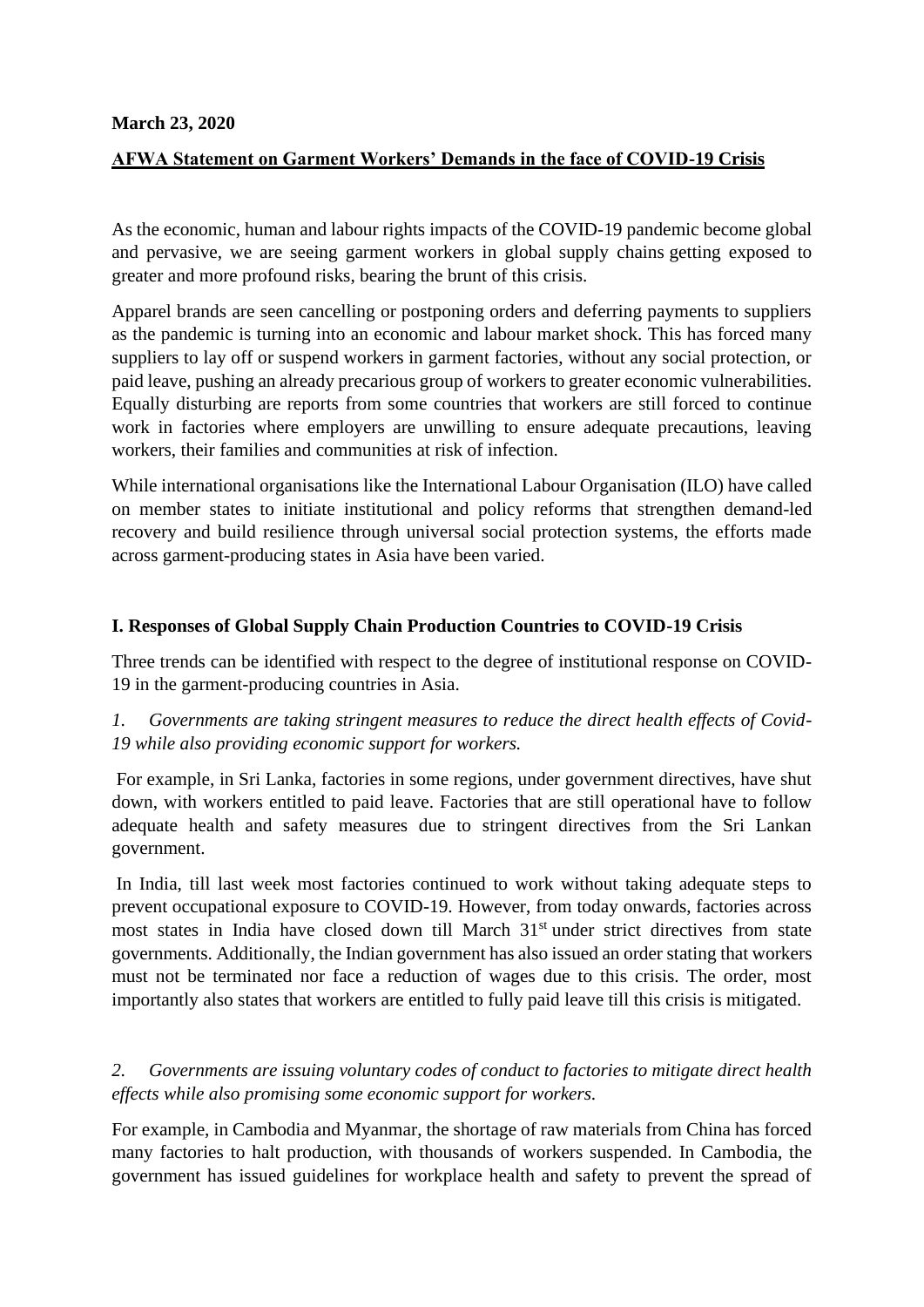COVID-19. Also, factories that have suspended operations must pay 40 percent of the minimum wages to workers. An additional 20 percent of the wages will be provided by the Cambodian government for workers who have enrolled in soft skills training programs organized by the Cambodian Ministry of Labour.

In Myanmar, many workers who have been laid off have not been compensated, and the Myanmar Investment Commission (MIC) has announced that factories that refuse to pay workers' salaries will be banned from continuing operations.

*3. Governments are issuing voluntary guidelines for factories to mitigate direct health effects of COVID- 19 and ensuring no economic and employment policies to protect workers.*

For example, in Indonesia, the government has only issued health and safety guidelines for factories that continue to operate and some factories seem to be adhering to these precautionary measures.

In general, the efforts to mitigate the income losses and reduced economic activity due to COVID-19, which is also an important incentive to disclose potential infections, has been limited across garment-producing countries in Asia.

# **II. Garment Workers' Charter of Demands**

There needs to be concrete steps from governments, brands and suppliers to address these large income losses for the 60 million<sup>(1)</sup> garment workers. Without this, there is a severe risk of a vicious downward cycle of demand shocks, which could lead to a prolonged economic recession. In other words, the inability to provide employment and income support to garment workers affected by the COVID-19 crisis can not only worsen inequality and working poverty, but can translate into a significant reduction in consumption of goods and services, which will be detrimental to a speedy and equitable revival of the global economy.

Further due to downgrading of the public health system and reduction of public investment under the impact of austerity measures, most countries are facing public health crises. It is imperative that this is reversed immediately. Governments should impose policy directives, allocate public resources, and advance political will to rapidly expand the public health system as an emergency measure to address the coronavirus fallout.

## **(1) Demands to Governments**

Governments in garment-producing countries should undertake the following measures to overcome the direct and indirect effects of COVID-19 on workers:

a) Ensure strict and compulsory implementation of measures to protect workers in the workplace from the direct health effects of COVID-19, as per WHO recommendations and guidance

b) Provide universal healthcare access to both workers and their families, and in particular set up coronavirus testing facility and temporary hospitals in all industrial zones to address this situation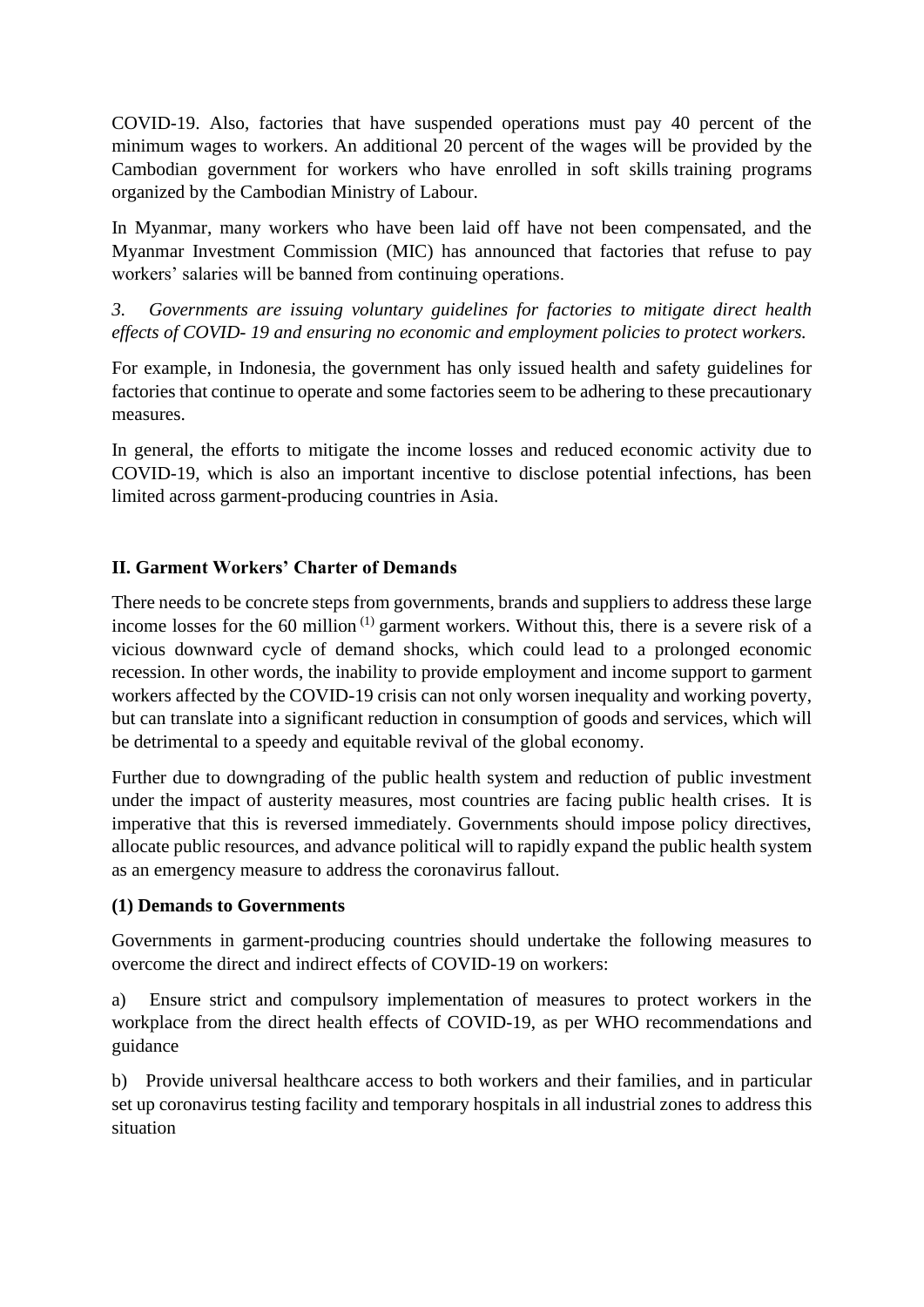c) Implement active fiscal policies, in particular social protection measures like unemployment benefits, social assistance, and public employment programmes, for all categories of workers (including informal, casual, seasonal, migrant and home-based workers) who have been negatively impacted by the direct and indirect effects of COVID-19

# **(2) Demands to Brands and Suppliers**

To the apparel brands and their suppliers who have been profiting from the labour of garment workers, we demand that the following steps be taken so that workers do not carry the industry's financial burden during this crisis:

# **a) Occupational Safety and Health of Workers**

In order to mitigate the direct health effects of the COVID-19, suppliers, under the strict monitoring of brands, must ensure proper implementation of WHO recommendations and guidelines to prevent workplace exposures to COVID-19. These measures include, but are not limited to:

- Actively encouraging sick employees to remain at home and providing paid leave for any employee who has COVID-19 symptoms. Paid leave must be made available even if workers with COVID-19 symptoms are not able to procure a medical certificate for the same, as healthcare providers and medical facilities may be extremely busy and may not be able to provide such documentation in a timely way.
- Placing posters that encourage staving home when sick, cough and sneeze etiquette, and hand hygiene at the entrance to factories and in other workplace areas where they are likely to be seen by workers.
- Implementing temperature screening of all staff in factories.
- Providing adequate number of basins with soap, water and alcohol-based hand rubs in the workplace and ensuring that their adequate supplies are maintained. Instructing employees to clean their hands often with an alcohol-based hand sanitizer that contains at least 60-95% alcohol, or wash their hands with soap and water for at least 20 seconds.
- Routinely cleaning all frequently touched surfaces in the workplace.
- Ensuring that workers who conduct cleaning tasks are protected from exposure to blood, body fluids, and other potentially infectious materials and from hazardous chemicals used in these tasks.

## **b) Supporting Workers Employment and Income**

- Brands with their suppliers should ensure that no worker suffers any financial detriment through any reduction or loss of work, regardless of contract type or length of service, resulting from COVID-19, be it due to self-isolation, advised or voluntary or business closure or downturn.
- Brands must create a COVID-19 Workers' Fund to financially support workers during the outbreak. This will include paying workers in the supply chain who need to selfisolate for up to two weeks or have to take leave to care for sick relatives by maintaining their pay during this period and to financially support workers in high risk groups who need to isolate for longer periods.